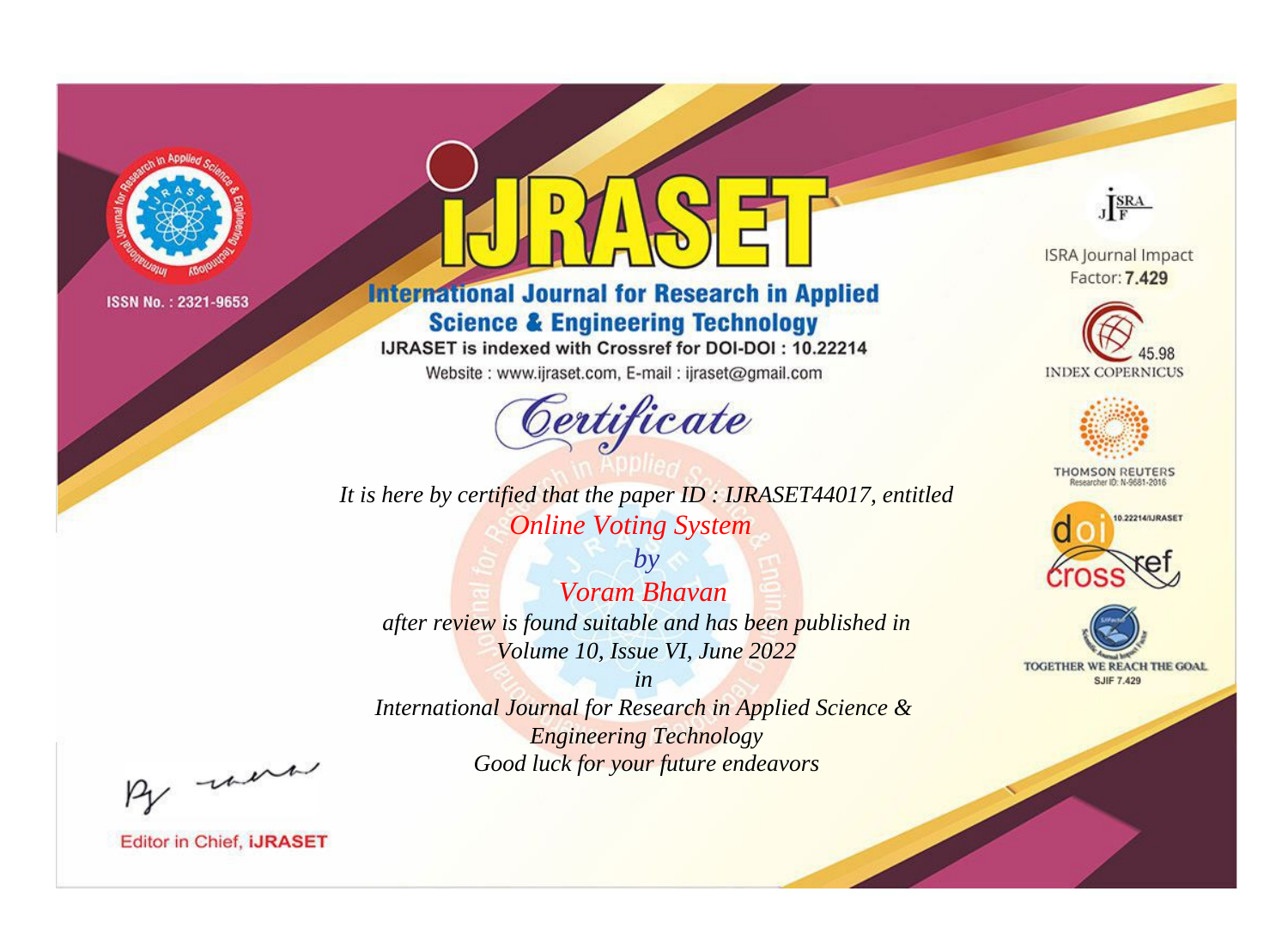

# **International Journal for Research in Applied Science & Engineering Technology**

IJRASET is indexed with Crossref for DOI-DOI: 10.22214

Website: www.ijraset.com, E-mail: ijraset@gmail.com



**ISRA Journal Impact** Factor: 7.429

JERA





**THOMSON REUTERS** 



TOGETHER WE REACH THE GOAL **SJIF 7.429** 

*It is here by certified that the paper ID : IJRASET44017, entitled Online Voting System*

*Laxmi Koli after review is found suitable and has been published in Volume 10, Issue VI, June 2022*

*by*

*in* 

*International Journal for Research in Applied Science & Engineering Technology Good luck for your future endeavors*

By morn

**Editor in Chief, IJRASET**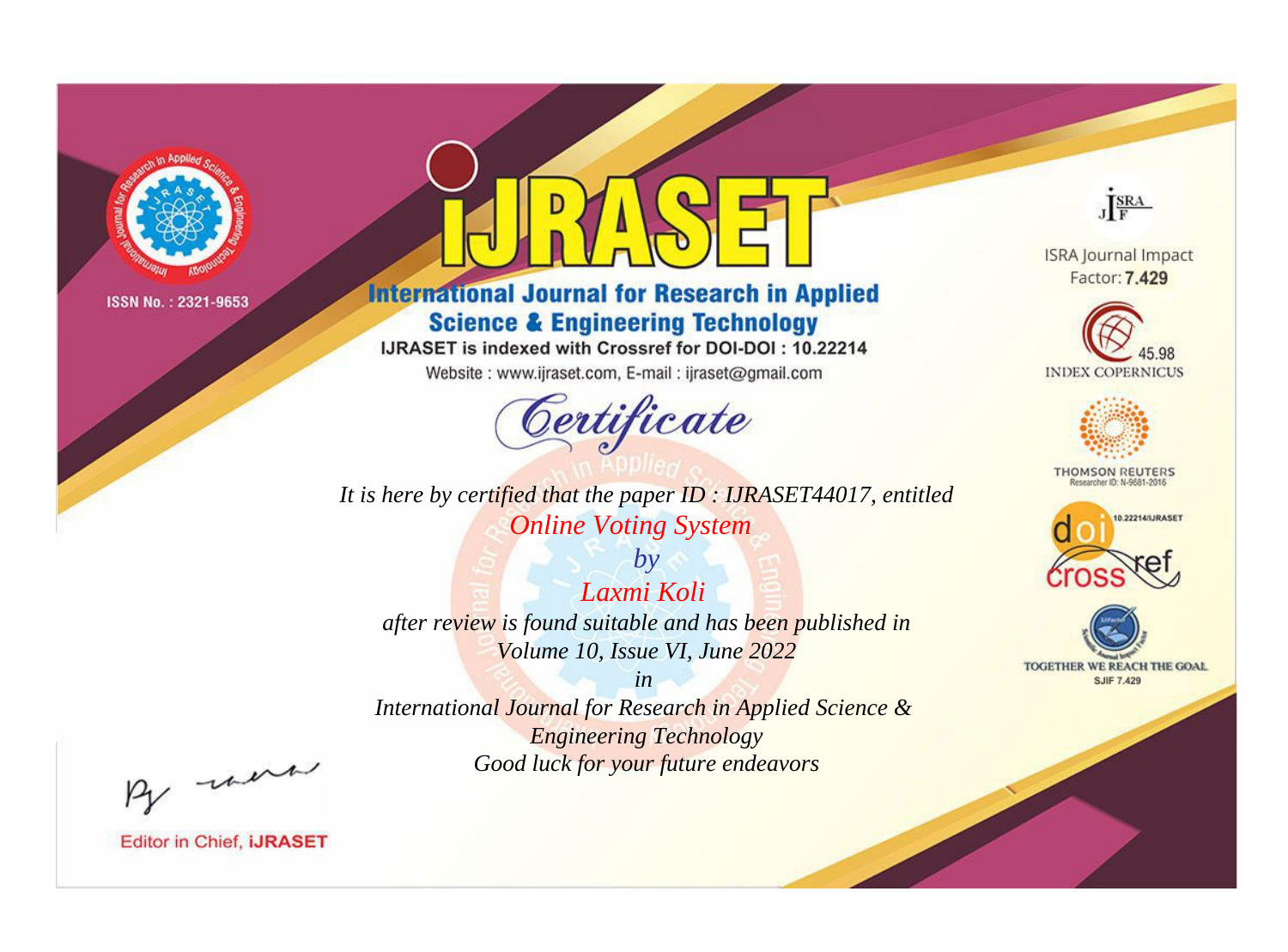

# **International Journal for Research in Applied Science & Engineering Technology**

IJRASET is indexed with Crossref for DOI-DOI: 10.22214

Website: www.ijraset.com, E-mail: ijraset@gmail.com



*It is here by certified that the paper ID : IJRASET44017, entitled Online Voting System*

*by Lanka Rishi after review is found suitable and has been published in Volume 10, Issue VI, June 2022*

*in International Journal for Research in Applied Science & Engineering Technology Good luck for your future endeavors*



**Editor in Chief, IJRASET** 

**ISRA Journal Impact** Factor: 7.429

JERA





**THOMSON REUTERS** 



TOGETHER WE REACH THE GOAL **SJIF 7.429**